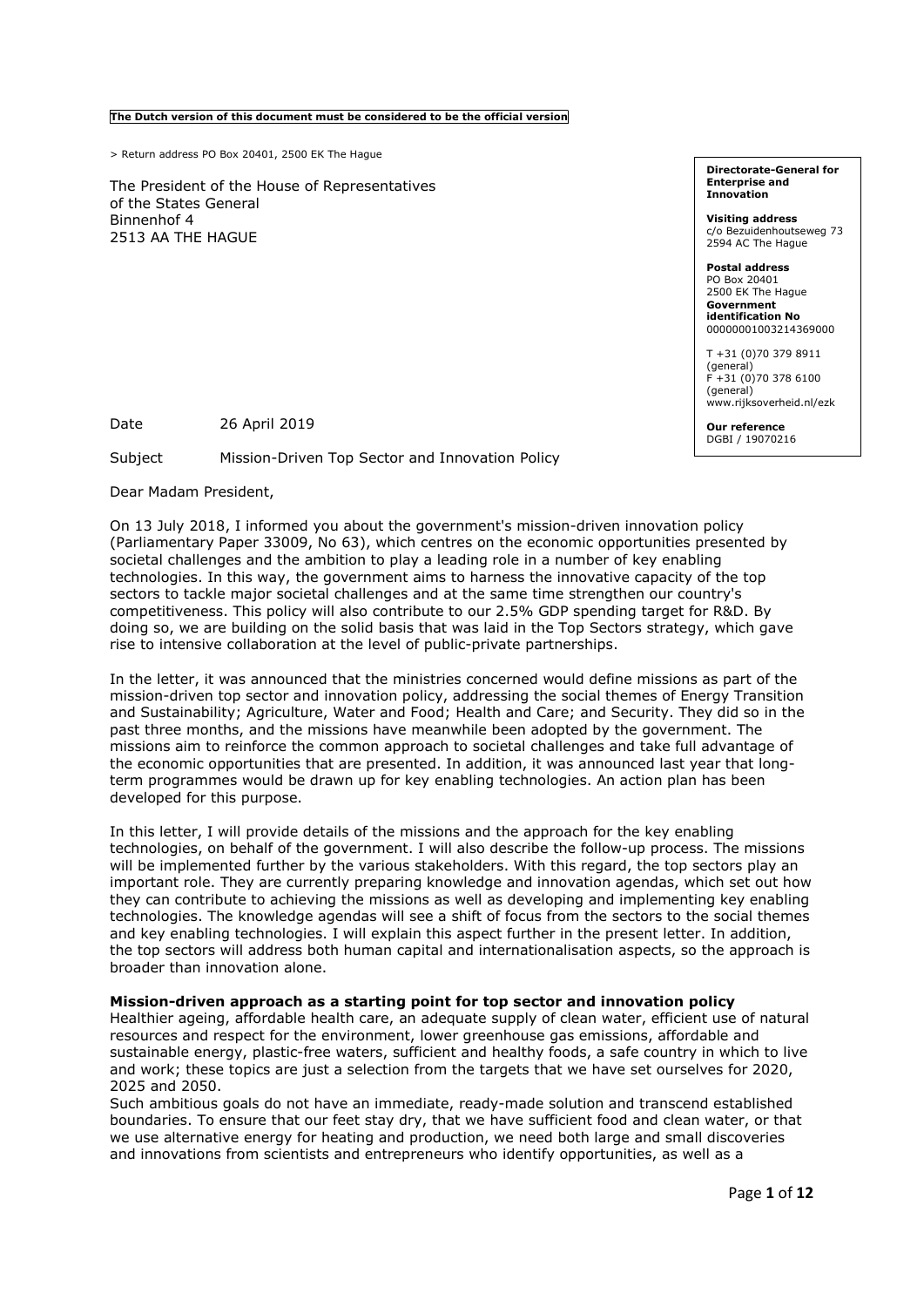government that provides direction and urgency. Public-private partnerships (PPP) via the top sectors are an essential condition for achieving this aim.

Box 1: Regenerative medicine as a contribution to an improved quality of life Health care currently focuses on treating chronic conditions; for example, by means of kidney dialysis. Regenerative medicine makes it possible to advance from merely treating chronic diseases to curing them. It uses the body's own resources to restore degenerated, diseased or damaged tissues and organs. The RegMedXB (regenerative medicines crossing borders) initiative was created to develop these solutions. RegMedXB is a public-private partnership in which 40 public and private partners have joined forces to define their combined ambition and agenda. The first steps have already been taken in the fields of kidney diseases, type 1 diabetes, osteoarthritis and cardiovascular diseases, with the principal aim of improving patients' quality of life. At the end of 2018, all the partners committed to the further upscaling and expansion of RegMedXB.

RegMedXB is an example of the PPPs that the Life Sciences & Health (LSH) Top Sector initiates and encourages in order to bring innovations to the market. Civil-society organisations, such as the health funds, play an important role in this respect. RegMedXB is an example of a new type of collaboration between all the partners, which promotes the translation of excellence science to business opportunities with the ultimate aim of finding solutions for patients and society.

#### Dutch solutions

Dutch history is full of practical solutions and ingenious ways forward. Take the Delta Works, for example. Proclaimed as one of the Seven Wonders of the Modern World, it was born out of pure necessity to meet the very Dutch problem of high water levels. The solution took some time to be implemented, however. Plans were first drawn up as early as 1942. The 1953 North Sea flood made action imperative. Constructing the network of storm surge barriers, dams and sluices with which we are now familiar as the Delta Works took more than 43 years to complete. Yet even this defence is not enough to guarantee the lasting protection of the Netherlands against the danger of flooding or even water shortages, as the threat of climate change makes all too clear. This situation also typifies the Netherlands: never give up, but instead channel your efforts into developing inventive, pragmatic solutions to challenging conditions. It was born out of a national need, with a prominent role for government, developed further with research and translated into lucrative business opportunities all over the world by entrepreneurs.

This global leadership in water management takes Dutch researchers and businesses to every corner of the world. For instance, in the aftermath of Hurricane Katrina, Dutch water experts were flown in to New Orleans and engineering firm Arcadis was awarded high-value contracts to develop a delta plan based on Dutch-designed storm surge barriers, dykes and pumps. The above example and many others show the potential of this sector, which is also present in many other fields including energy, sustainability, agriculture, food, health care and safety. In other words, we are not starting from scratch!

Top sector approach fostering collaboration between public- and private-sector parties Since 2011, we have combined our strengths and resources into nine top sectors in which the Netherlands excels. This strategy brings large and small businesses and entrepreneurs, scientists as well as the government together around the same table. The objective is to capitalise on international opportunities, support innovations and mobilise financial resources. It took us time to grow into this collective approach. The first step was to understand each other better and to mobilise all the relevant parties. Step two was to increase the involvement of privatesector companies with the investments being made in public research and development, to set mutually agreed priorities and to establish unexpected links between sectors. At the same time, it became clear which talents we would need. All these steps took time and we learnt a lot during the process.

#### Societal challenges

Building on the experience gained in recent years, we have placed the economic opportunities arising from societal challenges and key enabling technologies at the heart of the mission-driven top sector and innovation policy. This step focuses on the concrete translation of societal challenges to missions, resulting in a combined approach to achieving these missions. The aim is linking the highly developed top sectors to these missions and innovation challenges, such as reducing CO<sub>2</sub> emissions, enhancing digital security and increasing the years of healthy life for everyone.

To produce groundbreaking solutions, we also need smart factories, strong sensors, powerful biochips and tailor-made technology, meaning that investments in the development, application and scaling up of key enabling technologies will be needed. These technologies will be created in the Netherlands, with market opportunities stretching far beyond our national borders.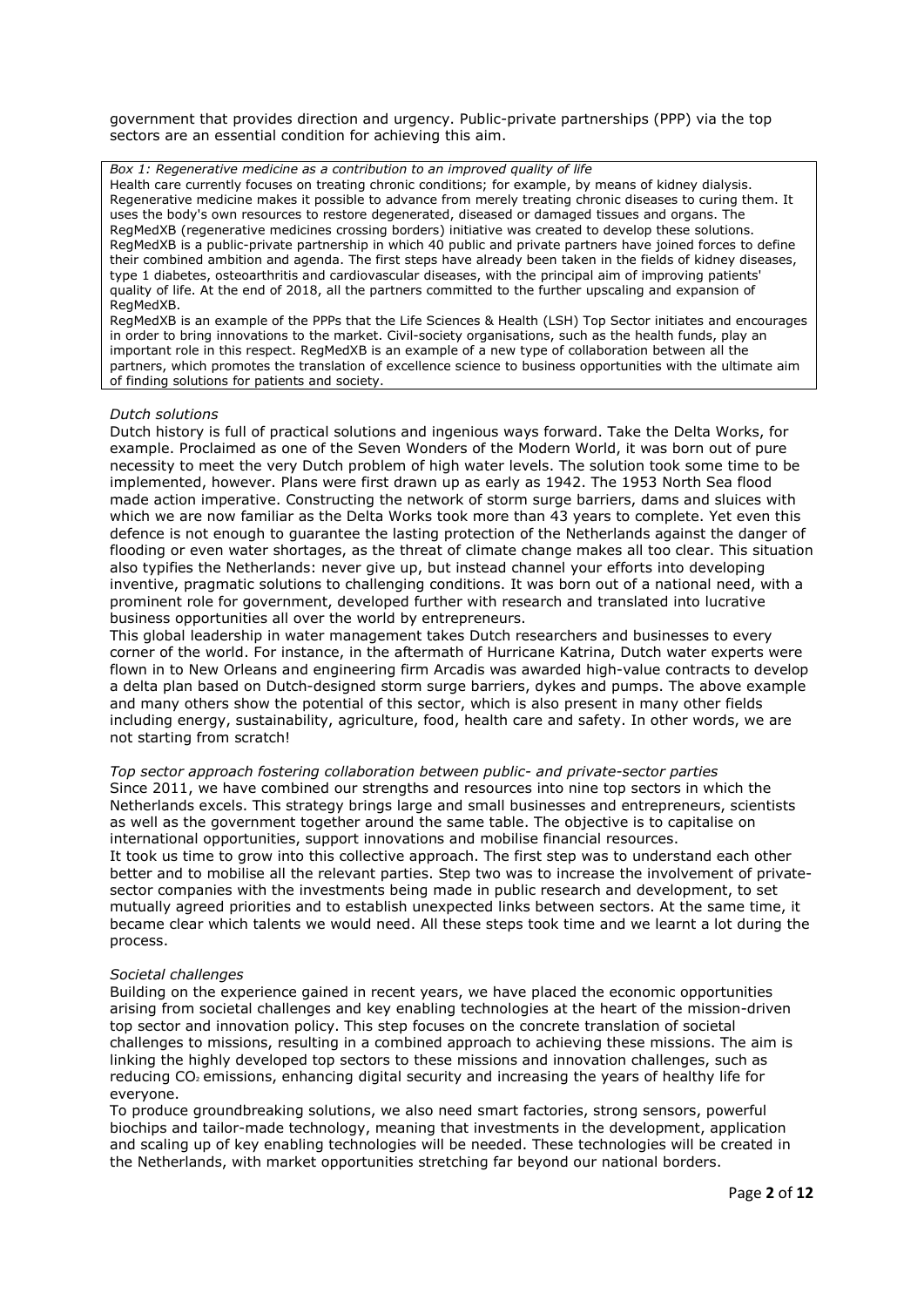Box 2: Economic opportunities in 7 million km of climate-neutral asphalt The N211 trunk road is a good example of this public-private partnership in action. The South Holland provincial executive ruled that this road, which cuts through the Westland region, should be made CO<sub>2</sub>negative. This outcome had never before been achieved, anywhere. Costing and timing were yet to be tested. The challenge was accepted by BAM Infra, together with various other businesses in the region. Along the way, they kept coming up with new solutions for reducing CO<sub>2</sub> emissions and solving problems. From lampposts and bus shelters that generate their own energy, fungi being used to decontaminate old, tarcontaining asphalt and sheet piling requiring less steel thanks to a sustainable solution for rust-proofing the steel, to capturing heat from the road surface and distributing it to businesses located nearby and sourcing renewable building materials or reusing materials from the old trunk road, 21 different measures to reduce CO, emissions and save energy were ultimately produced. Thanks to an extra flat gradient and the right texture, road users now benefit from average fuel savings of 2.5%. The original goal of 4,000 tonnes of CO<sub>2</sub> reduction was smashed, with a reduction of 13,000 tonnes being achieved. With over 135,000 kilometres of public road in the Netherlands and almost seven million kilometres of road throughout Europe, the opportunities for the businesses involved to profit are immense. Joining forces turned out to be the only way of accelerating and reinforcing the process, let alone completing it in these cases.

## Solutions for tomorrow

Improvement, growth and sustainability do not come about by themselves. All the stakeholders have their own role to play: the entrepreneur who identifies a business opportunity; the scientist who studies new technologies and ideas; the designer who works to improve the sustainability of our towns, cities and landscapes; and the government that creates the right conditions for putting new solutions into practice. This approach calls on us to go further than we have previously done and demands that we not only invest in new technology but also in its wide-scale roll-out. In doing so, we must not overlook the importance of social and cultural aspects. Our ultimate aim must be to obtain the maximum social and economic impact from every euro, idea and solution. The goal is to ensure that these solutions are interesting and lucrative enough to generate revenues for large companies, SMEs, start-ups and scale-ups, also outside the Netherlands.

Work is already under way on the solutions for tomorrow, the year after and the next decade. These missions reinforce the ambitions and require additional efforts from entrepreneurs, researchers, civil-society organisations as well as the government.

## Missions relating to four social themes

The missions for the mission-driven top sector and innovation policy have now been defined. On the government's initiative, they have been drawn up by the relevant ministries in consultation with the top sectors, knowledge institutions, businesses, civil-society organisations and regional authorities for the four defined themes. The core of the missions for each theme is set out below<sup>1</sup>. These missions see to the translation of major societal challenges into concrete goals and ambitions. Missions resemble a dot on the horizon. The level of ambition sometimes goes beyond the current

policy objectives, making them an inviting prospect.

Various missions are also aligned with the Sustainable Development Goals (SDGs). These missions challenge the top sectors to produce concrete solutions, while also calling for a commitment from the government to create the right framework conditions for innovation. As the intensive interaction of recent months between the ministries and the top sectors has proven fruitful, we intend to continue this process.

#### Energy transition and sustainability

Our society is sustained by what the planet and the economy can offer us. In order to ensure that we have a habitable and sustainable planet in 2050, we need to take action now on the climate issues facing us. We aim to cut the country's greenhouse gas emissions by 49% in 2030, rising to 95% in 2050, compared with 1990. In addition, we need to be more inventive with the raw materials that we now have. We currently waste many of these raw materials, without giving them a second life. Premised on reuse and recycling of raw materials, a circular economy knows no waste.

As a result, we will commit to improving the sustainability of the electricity system and the built environment, eliminating reliance on natural gas, as well as achieving a carbon-neutral and competitive industry, zero-emission mobility, a fully circular economy and carbon-neutral

 $<sup>1</sup>$  A detailed description of each mission can be found on</sup>

https://www.rijksoverheid.nl/documenten/publicaties/2019/04/26/missies.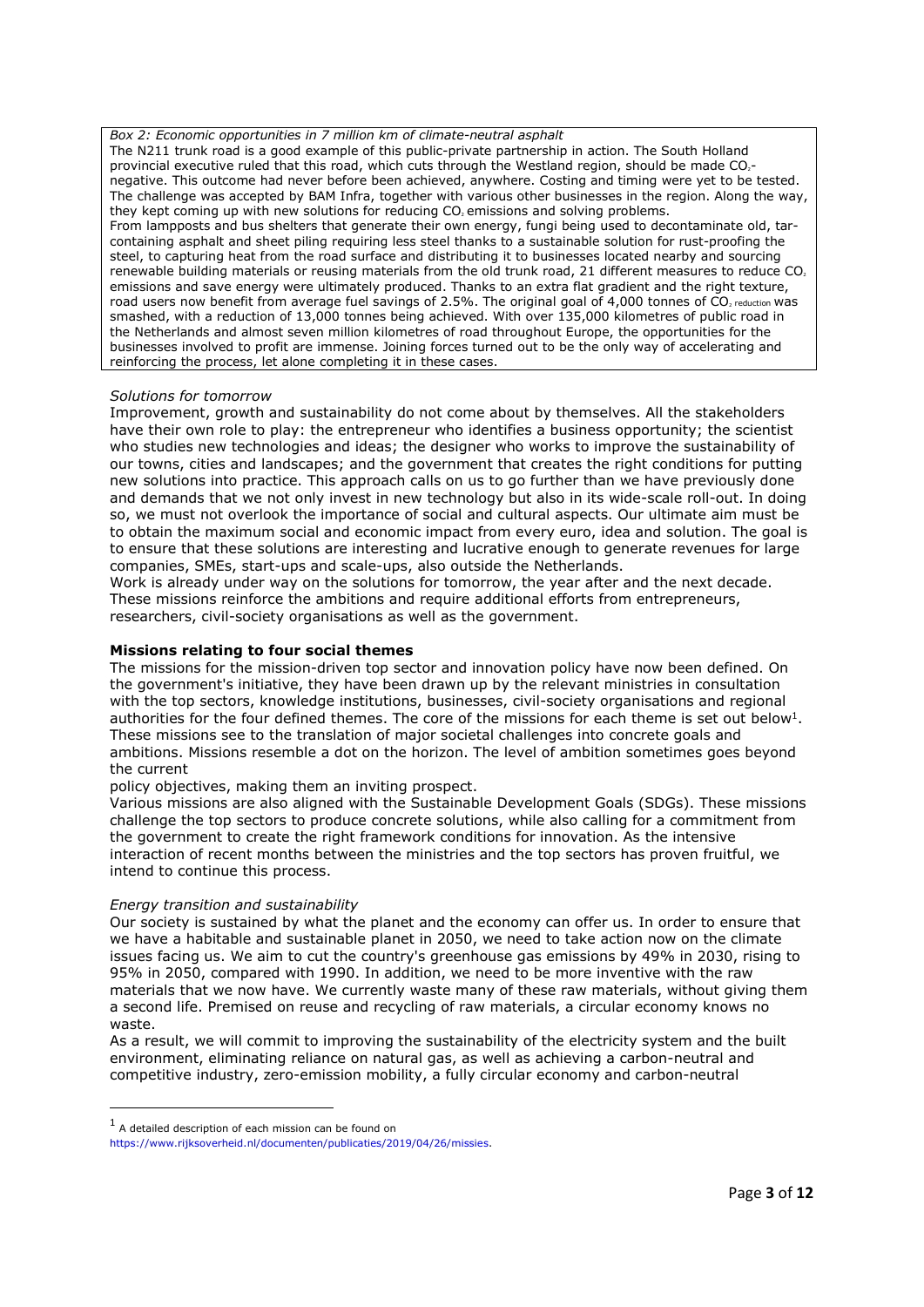agriculture, among other things. Two missions have been formulated under this theme. The first mission is directly linked, one-on-one, to the national Climate Agreement; this mission is further elaborated in the Integrated Knowledge and Innovation Agenda (IKIA) for Climate and Energy. In addition, the underlying document contains several additions to this mission outside the scope of the IKIA, relating to sustainable mobility in respect of smart mobility, sustainable aviation and a sustainable maritime sector. The second mission is linked to the government-wide programme A Circular Economy in the Netherlands by 2050 and the

Raw Materials Agreement. The missions are:

- to cut national greenhouse gas emissions by 49% in 2030, increasing to 95% in 2050, compared with 1990. This mission breaks down into:
	- o an entirely carbon-free electricity system in 2050;
	-
	- o a carbon-free built environment in 2050; a carbon-neutral industry based on the re-use of raw materials and products in 2050;
	- o zero-emission mobility for people and goods in 2050;
	- o a net carbon-neutral agricultural and nature system in 2050;
- a sustainably driven, fully circular economy in 2050. The objective for 2030 is to achieve a 50% reduction in resource use.

# Agriculture, water and food

The Netherlands is a leading country in the field of agriculture, water and food, water safety and the maritime sector. However outstanding our achievements may be, we nonetheless face significant challenges in terms of food production, climate change, water quality, and the sustainable use and management of large bodies of water. In the Netherlands, the product distribution chains to the customer for agriculture and food production operate efficiently and at low cost. A disadvantage is that margins are low, which makes the sector economically vulnerable and pressure on the environment high. In order to ensure that the Netherlands can produce food in a sustainable, green and carbon-neutral manner, we need to close cycles even better. Around the world, a rapidly growing, prosperous and urbanised population is placing increased pressure on natural resources such as water. An offshoot of urbanisation is that a growing proportion of the population no longer knows where their food comes from, resulting in reduced appreciation for food and increased food wastage. Furthermore, modern consumption habits are causing health problems such as obesity, making them a major cause of diseases that include cardiovascular diseases or diabetes. Agriculture also faces the challenge of reducing greenhouse gas emissions.

As a delta country, the Netherlands has many large bodies of water such as the North Sea, rivers and lakes, plus territorial waters in the Caribbean. While the economic importance of these waters is growing, the downside is that spatial and ecological pressures are increasing significantly. The challenge for the shipping industry is to become safer and smarter as well as to achieve zero emissions. Finally, there are major challenges facing the Netherlands in terms of water management and efforts to make the country climate-resilient. The rate of the rise in sea levels is uncertain and the incidence of extreme weather is increasing. This change has implications not only for the planning of rural and urban areas but also for water-dependent sectors such as agriculture and shipping. The Global Risk Report 2019 of the World Economic Forum highlights the global

failure of climate mitigation and adaptation, extreme weather events, water-related crises, loss of biodiversity and the collapse of ecosystems as specific risks.

Innovative and comprehensive strategies are needed to safeguard our food security, biodiversity, health, water quality and freshwater supplies as well as to ensure water safety now and in the future. To this end, the following missions have been formulated.

- Circular agriculture: By 2030, the use of raw and ancillary materials in agriculture and horticulture will be substantially reduced, while the value of all end and residual products will be maximised.
- Climate-neutral agriculture and food production: By 2050, the agricultural and nature system will be net climate-neutral<sup>2</sup>.
- Climate-proof rural and urban area: The Netherlands will be climate-proof and water-resilient by 2050.
- Healthy, safe food that people value: By 2030, we will produce and consume healthy, safe and sustainable food, while supply chain partners such as farmers will get a fair price for their produce.

 $<sup>2</sup>$  This mission is identical to the climate-neutral agriculture component under the Energy Transition and Sustainability theme.</sup>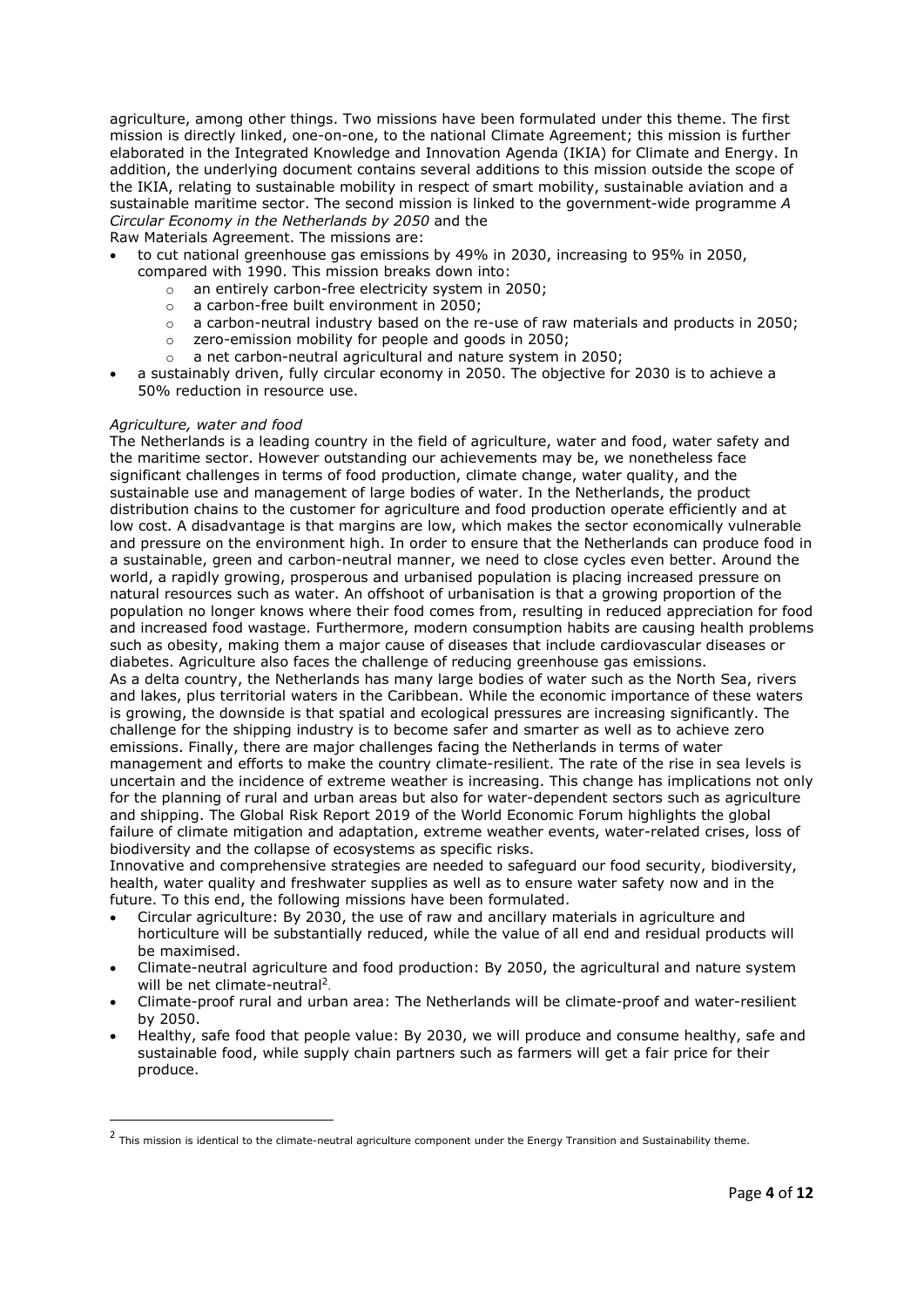- Sustainable North Sea, oceans and inland waterways: There will be a balance for marine waters by 2030, as well as for rivers, lakes and estuaries by 2050, between ecological capacity and water management (water safety, freshwater supplies and water quality) on the one hand and the challenges for renewable energy, food, fisheries and other economic activities on the other.
- The Netherlands is and will remain the best-protected and most viable delta in the world, even after 2100, by ensuring that we take timely future-proof and comprehensive measures at a manageable cost.

Box 3: High Tech to Feed the World: deployment of key enabling technologies for agriculture, water and food The High Tech to Feed the World crossover brings together the AgriFood, Horticulture & Propagation Materials, High Tech Systems & Materials (HTSM) and ICT Top Sectors in deploying various key enabling technologies to support the missions in "agriculture, water and food". The objective is to address technology development as well as the application of technology in agriculture, water and food. Precision agriculture is a good example where the combination of various key enabling technologies is already making a contribution to one or more missions. The focus is on the deployment of digital technology and robotics: the use of multiple data sources (satellites, drones, sensors) to grow products using new agricultural tools with minimum input and emissions, while also making a contribution to nature-inclusive agriculture.

Another example is an ongoing project in which various top sectors take part: "Data-Intensive Smart Agrifood Chains". This public-private programme aims to leverage data and ICT in making a contribution to various societal objectives, such as reducing energy consumption and using agrochemicals in agriculture and horticulture, increasing food security and safety, improving transparency in chains and creating new business opportunities.

# Health and Care

A fit and healthy Netherlands cannot be taken for granted, given the growth in the number of patients with one or more chronic conditions, the ageing population, labour market shortages and the rising costs of health care, among other things. Health & Care missions have been formulated to promote the health of all citizens, to enhance the quality of life for people with a chronic disease or lifelong disability, and to improve the affordability, accessibility and quality of care.

First, a central mission was formulated which was aimed at enhancing the health of all citizens and reducing health inequalities, with a time frame up to 2040. It includes four missions which address the underlying factors of the central mission, such as lifestyle, living environment, and the quality and accessibility of care. The first of these four missions has a time frame up to 2040, the other three up to 2030. This choice of different time frame reflects the fact that it may take many years before the health impact of the first underlying missions become visible in the central mission. Current demographic and epidemiological trends in combination with the envisaged further increase in healthy life expectancy mean that dementia in particular will become an increasing problem for our society. To this end, dementia requires specific attention in realising the central mission.

This theme concerns the following missions.

- Central mission: By 2040, all Dutch citizens will live at least five years longer in good health, while the health inequalities between the lowest and highest socio-economic groups will have decreased by 30%.
	- $\circ$  By 2040, the burden of disease resulting from an unhealthy lifestyle and an unhealthy living environment will have decreased by 30%.
	- $\circ$  By 2030, care will be provided 50% more (or more frequently) in people's own living environment (rather than in health-care institutions), jointly with their personal network.
	- $\circ$  By 2030, the proportion of people with a chronic disease or lifelong disability who can play an active role in society according to their wishes and capabilities will have increased by 25%.
	- $\circ$  By 2030, the quality of life for people with dementia will have risen by 25%.

# **Security**

The Netherlands must remain a safe country for its citizens in which to live and work. However, a safe and secure society cannot be taken for granted. Over the decades ahead, the Netherlands faces a series of complex challenges. The Netherlands is confronted by various military threats directly, but also in its role as a NATO and EU Member State, for instance. The safety of major commercial and transport routes is under pressure. Terrorism poses a direct threat to our national security. Organised crime presents a threat to society. The fast pace of development in technology and digitisation similarly poses new challenges and threats, including cyber attacks. Foreign interference and attempts to influence our society through misinformation pose a threat to our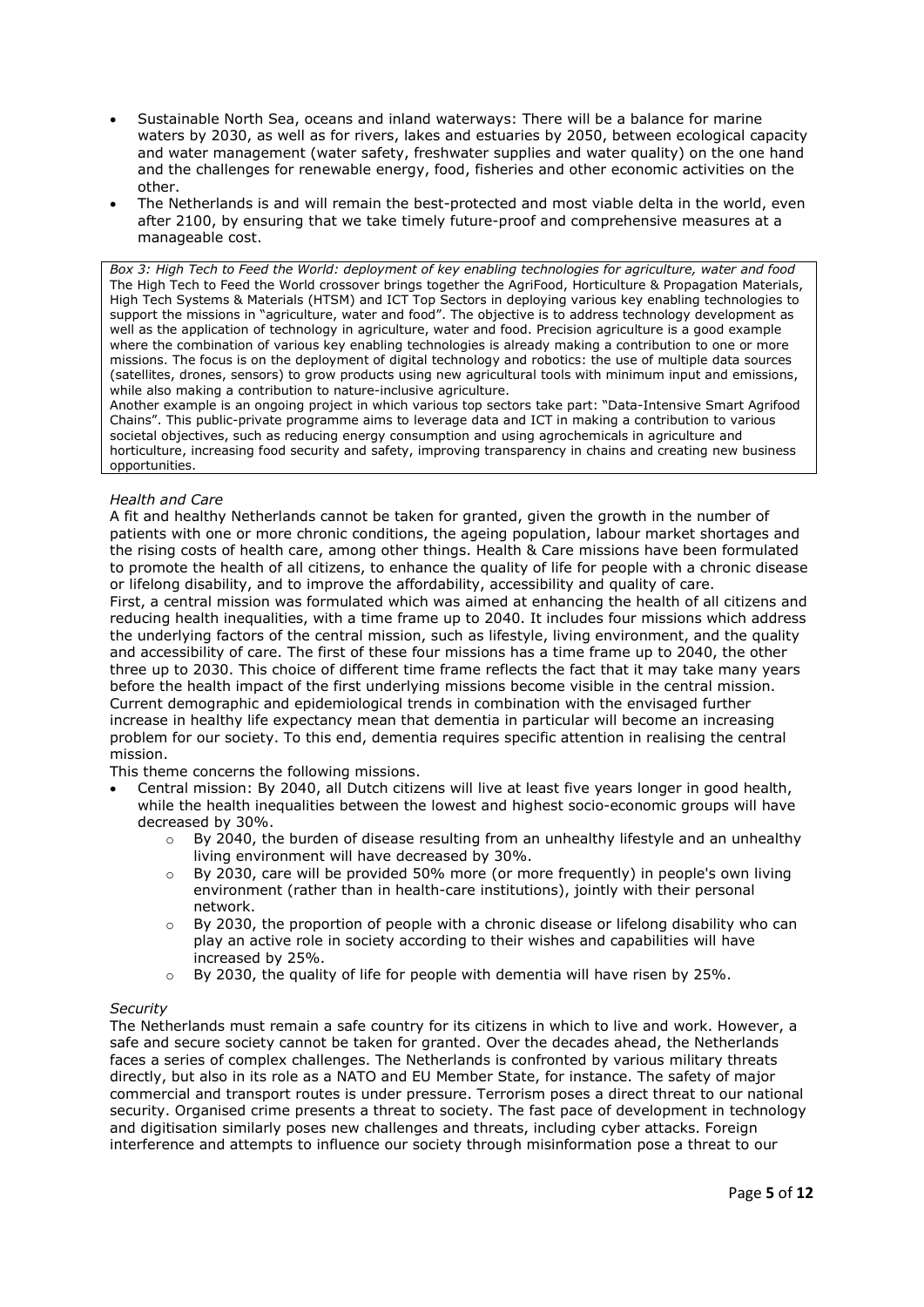democracy. Countering these threats is therefore central to the formulation of missions in relation to Safety & Security.

For an effective response to these threats, we seek innovations which make use of the latest scientific insights, key enabling technologies and applications. These innovations can be provided through permanent, intensive collaboration between the government, businesses and knowledge institutions, including at the European level. Only then can we remain one step ahead of potential adversaries, and be "always ahead of the threat". These missions include:

- a comprehensive, integrated approach to organised crime. By 2030, the visibility of illegal activities and money flows will have increased to such an extent that organised crime will be considered hardly worth the risk;
- maritime cutting-edge technology for safe seas. By 2035, the Netherlands will have a navy fit for the future, which will protect Dutch values and prosperity as well as guarantee safe and secure access to global waters. It will be capable of responding to unpredictable and unimaginable developments in threats and technology, while it will perform its missions effectively, efficiently and flexibly;
- safety in and from space. By 2030, the Netherlands will have a fully operational space defence and security capability, which will include satellites, ground infrastructure as well as information processing capabilities<sup>3</sup>.
- cyber security. The Netherlands will be in a position to capitalise on the economic and social opportunities offered by digitisation safely and securely. By focusing on developing cyber security knowledge and innovation, the Netherlands is targeting a top 10 ranking in both the Global Cybersecurity Index and the National Cyber Security Index within five years;
- networked action on land and from the air. By 2030, the armed forces will be fully networked with other services and with the integration of new technologies such as unstaffed systems, the electromagnetic spectrum and social media, enabling us to complete the 'decision loop' faster and better than our adversaries;
- collaborative and faster innovation for adaptive armed forces. To accelerate the innovation process aided by collaboration, it will be necessary to create a permanent intricate innovation network that brings together supply and demand to implement short-cycle, successful innovations. Stimulating innovations based on key technology leads to civil applications and the exploitation of solutions by civil organisations;
- Data and intelligence. By 2030, security organisations will collect new and better data, with the resulting smarter analyses enabling the right interventions so they are not overtaken by events;
- The security professional. By 2030, the role of security professional will be among the 10 most attractive professions in the Netherlands.

# Key enabling technologies as a basis for the future

-

While globalisation is accelerating innovation processes as never before, exploiting these processes requires considerable knowledge and capacity to act. Technology increasingly determines how we live in this rapidly changing world. In the future, technology and innovation will have a major impact on the societal challenges that we face.

Globalisation calls for more focused choices in innovation policy to create strong, internationally distinct positions in business and the knowledge infrastructure. As a small country, the Netherlands is at the forefront of many scientific developments in key enabling technologies and has several companies that enjoy a strong technology position. Without focus on key enabling technologies such as artificial intelligence, photonics, quantum technology and nanotechnology, however, the Netherlands will not be able to create sufficient mass. This mass is needed to remain competitive compared with other countries in the further development, diffusion and scaling-up phases, which attract heavy investment internationally.

The question also arises to what extent the Netherlands wishes to be reliant on foreign (non-European) technology giants. For example, although the vast amounts invested in China and the US cannot be matched, the Netherlands can avoid the trap of over-dependence by targeting and investing in key and vital technologies. While we are strongly committed to collaboration in Europe, the question is also where we ourselves wish to invest in the Netherlands and where we are happy to let other countries take the lead.

In other words, to sharpen focus on the portfolio of key enabling technologies for which the Netherlands has public funds available, it is vital that choices are made to guide private and public

<sup>&</sup>lt;sup>3</sup> The Netherlands is also at the forefront of space applications in areas such as climate research, for instance. This position can be utilised for the missions relating to Energy Transition and Sustainability as well as Agriculture, Water and Food.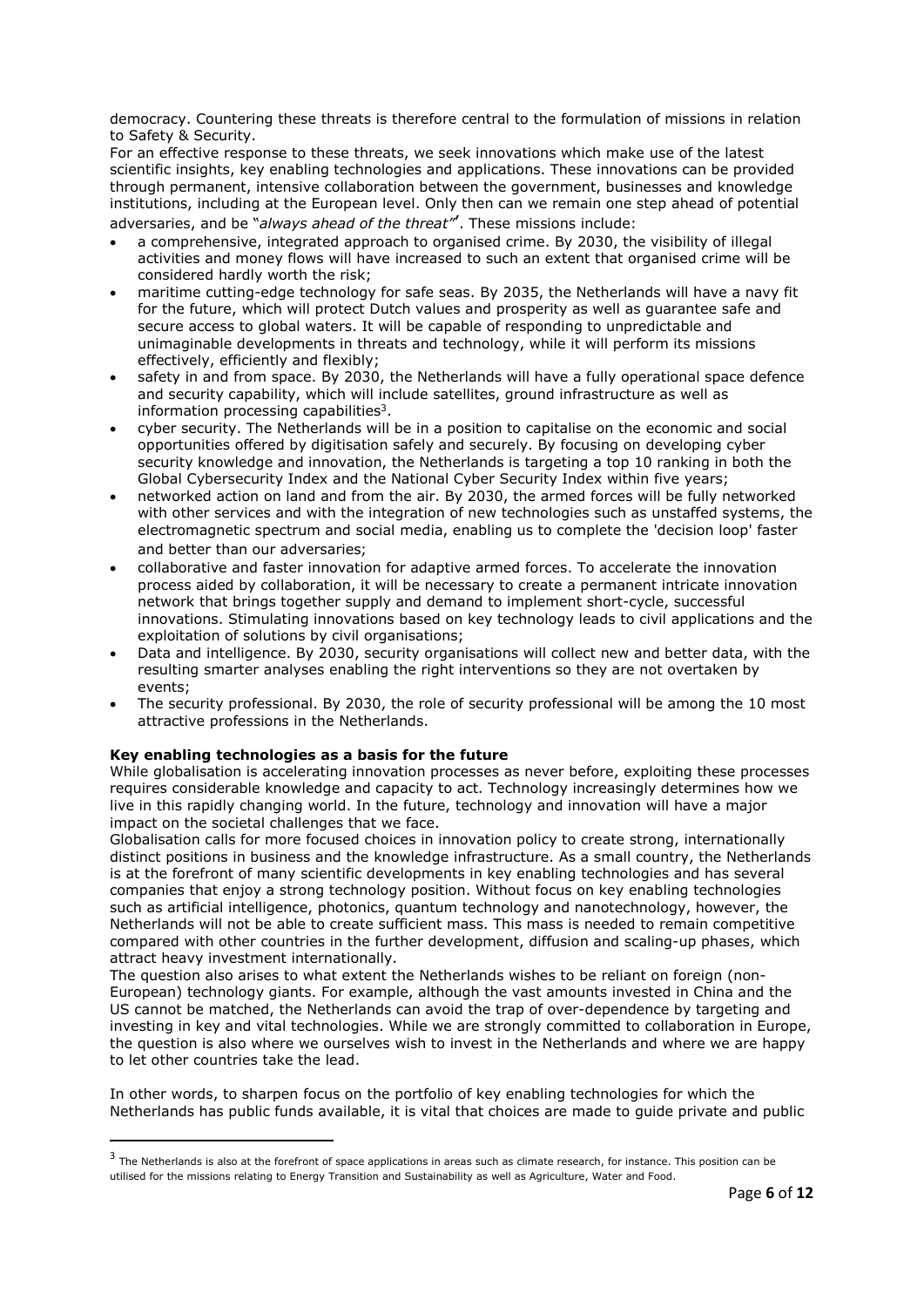investments. The government supports setting up long-term programmes in which companies, public authorities and knowledge institutions collaborate on the development of key enabling technologies. These technologies can build on national agendas such as the National Photonics Agenda, for instance. To this end, the top sectors will develop a knowledge and innovation agenda for key enabling technologies, under the leadership of the High-Tech Systems and Materials Top Sector. Relevant ministries and other departments as well as the scientific field will also be involved. An action plan to define the knowledge and innovation agenda for key enabling technologies has been drawn up, including criteria for making choices<sup>4</sup>. The choices are laid down in the Knowledge and Innovation Contract.

### **Digitisation**

The application of digital technologies is crucial for solving societal challenges and increasing competitiveness. Digital technologies such as artificial intelligence, encryption and blockchain will play an important role in the long-term programme for key enabling technologies The mission documents set out which knowledge and innovation questions can make a contribution to achieving the missions. Digital technologies are widely referenced in relation to all social themes. The ICT team maintains close contact with all the top sectors and ministries to enable the establishment of concrete programmes and projects for this purpose. This mission is also part of the Dutch Digitalisation Strategy that the government sent to the House of Representatives in 2018<sup>5</sup>.

## Follow-up approach

To implement the missions, the government will work with the parties concerned. The top sectors have an important role to play. Businesses, knowledge institutions, civil-society organisations and public authorities join in the top sectors to collaborate on innovation, human capital and internationalisation. Missions are only achieved if innovations are actually implemented in society as well as in businesses and if behavioural changes have occurred, so the framework conditions for that implementation need to be firmly in place. To achieve genuine transitions, much more is therefore needed than research alone. The government has significant means and instruments available in the current financial frameworks to ensure this result, such as regulations, procurement policy or financial and fiscal instruments. All government departments share the task of ensuring that the missions are realised and enabling the related innovations. Through the missions, the top sectors contribute to the policies of this government, such as the Climate Agreement, the government-wide programme A Circular Economy in the Netherlands by 2050, the agricultural vision and the National Prevention Agreement.

# 2020–2023 Knowledge and Innovation Agendas (KIA)

The top sectors have commenced work on producing concrete Knowledge and Innovation Agendas as part of a broader agenda aimed at strengthening competitiveness in these sectors. These Knowledge and Innovation Agendas will set out on which knowledge and innovation challenges the top sectors will focus over the years ahead, and what their priorities will be. For this purpose, we need to make decisive choices about the challenges on which to focus. The missions and key enabling technologies will guide this decision-making process. A Knowledge and Innovation Agenda will be produced for each of the four themes as well as the key enabling technologies. This procedure contrasts with the past, when individual agendas were prepared on a sector-by-sector basis. In this way, cross-sector collaboration is firmly anchored in the approach. While the new mission-driven top sector and innovation policy will focus on the formulated missions and key enabling technologies, the Knowledge and Innovation Agendas will also continue to accommodate key programmes in the top sectors which primarily support earning potential, for which there is considerable private commitment and/or which are of great importance to the top sectors. The importance of these programmes for the top sector concerned needs to be clear. These programmes are described in a separate section of the Knowledge and Innovation Agendas for the themes or key enabling technologies, in so far as they align with the respective theme. Only where the latter is not the case can they be brought together in an additional 6th Knowledge and Innovation Agenda. This agenda should retain overall consistency with the guiding character of the missions and key enabling technologies for the Knowledge and Innovation Agendas.

<sup>4</sup> See https://www.rijksoverheid.nl/documenten/publicaties/2019/04/26/aanpak-sleuteltechnologieen.

<sup>&</sup>lt;sup>5</sup> See also the Dutch Digitalisation Strategy (Parliamentary Paper 26643, No 541), in which the government adopted a comprehensive and integrated approach to ICT. This approach is aimed both at seizing opportunities and at addressing issues such as privacy, cyber security, ethics as well as the power of platforms.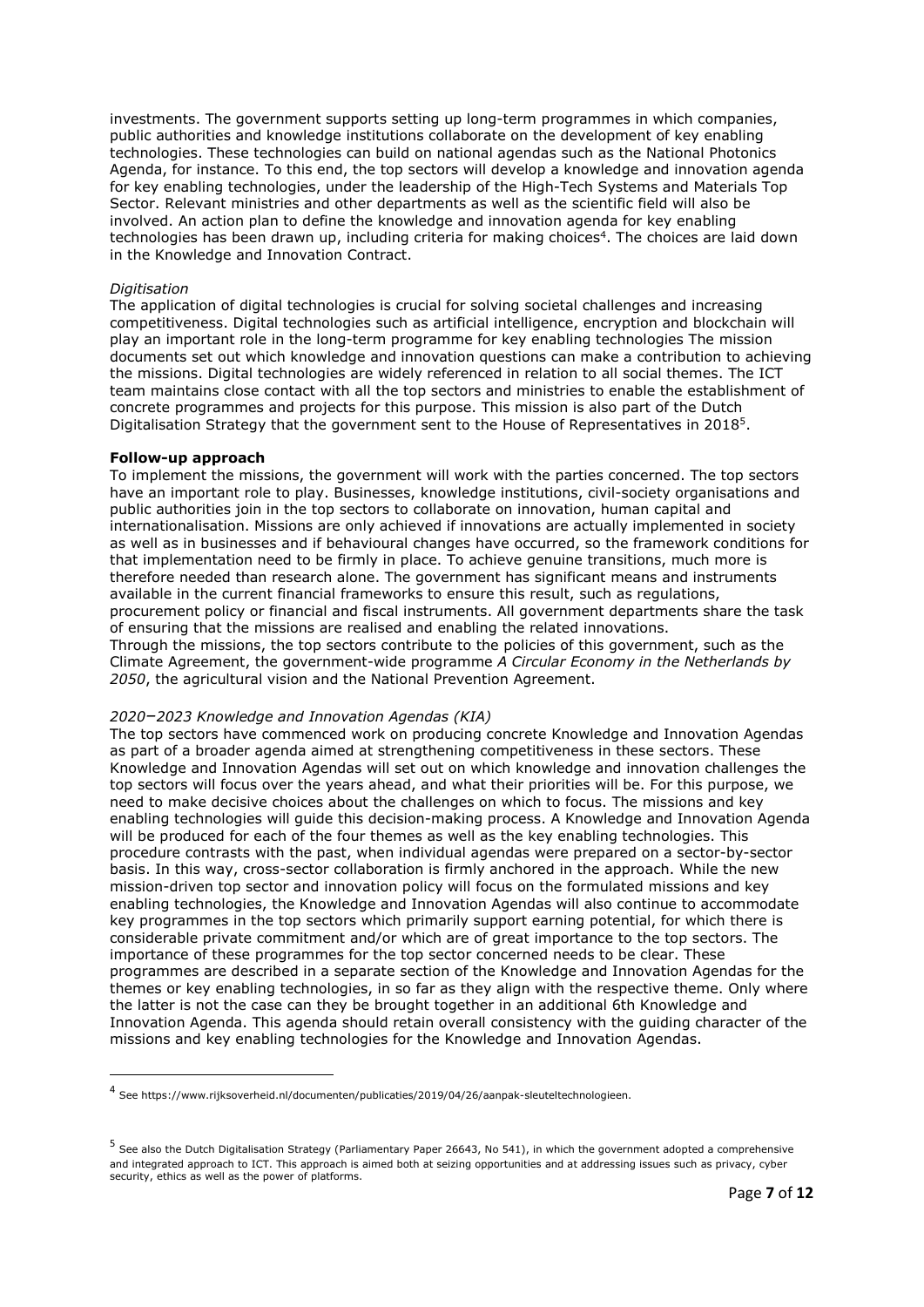An Integrated Knowledge and Innovation Agenda (Integrale Kennis- en Innovatieagenda, IKIA), which contributes to the missions described above, has already been drawn up for the Climate Agreement. The period up to 1 July 2019 will be used for the further elaboration of the IKIA and the long-term mission-driven innovation programmes defined within it in partnership with the top sectors, applied research institutes, the scientific community, businesses and government.

Drawing up these agendas will be the initiative of the top sectors, in consultation with all the relevant partners in the field, such as businesses, ministries, the broad scientific community, knowledge institutions, NWO and regional public authorities Where synergies exist between the bottom-up approach of the National Research Agenda and the mission-driven innovation policy, they will be exploited in order to achieve optimum results. Attention is also paid to synergies with European and global programmes in terms of the opportunities for collaboration, but also in view of the question what we want to develop here in the Netherlands and what knowledge is better sourced from abroad.

In addition, the mission-driven approach calls for new networking with new parties, including civilsociety organisations and challengers as well as sectors that were not previously involved such as the construction sector. Attention will be focused in particular on establishing connections with start-ups, scale-ups and SMEs. This approach will require strong cross-sectoral collaboration and a multi-disciplinary approach, linking technological innovation to non-technological innovation. It also calls for close collaboration and the involvement of the innovations' recipients. This process can also benefit from the design strength of the creative industry. Finally, key values such as ethics, privacy, security and sustainability will be taken into account as well. Consideration must also be given to environmental safety.

The Knowledge and Innovation Agendas will be finalised by 1 July 2019. In line with the wish of many parties to make long-term arrangements, the Innovation and Knowledge Agendas will have a term of four years (2020–2023), with the possibility of interim review and adjustment after two years.

## Valorisation and market creation

-

The new approach will only be successful if research and development result in the actual implementation of new solutions. This outcome, which is in the common interest of both public and private parties, determines the effectiveness of the missions. It requires that developed knowledge is actively transferred and applied, which we refer to as valorisation, on the one hand and that a market is created for these innovations on the other. To this end, the top sectors will include a specific strategy for valorisation and market creation in the Knowledge and Innovation Agendas.

Start-ups and scale-ups are very important for economic development. At the same time, these companies can come up with innovative ideas for societal challenges. There are several instances of good experiences in various sectors over the past few years, such as the LSH Top Sectors with the lifescience@work accelerator programme or the Agri&Food and Horticulture & Propagation Materials Top Sectors, which finance start-up funds in the field of high tech and ICT. In the period ahead, we intend to scale up these activities in order to include all sectors and themes. For example, steps are currently being taken to create an investment fund for start-ups. This initiative came from the HTSM Top Sector.

The top sectors will work closely with StartupDelta. Their ambition is to strengthen the start-up and scale-up ecosystems as well as connect them with the networks of the top sectors<sup>6</sup>. These networks provide opportunities for start-ups and scale-ups to meet knowledge partners, investors and potential customers. You will be informed of the steps that the government is taking to strengthen the ecosystem and the follow-up to StartupDelta before the summer.

This strategy is also highlighted in the thematic Knowledge and Innovation Agendas. Strengthening collaboration with knowledge institutions in this area is envisaged as well, not just with universities but also with applied research institutes.

In sum, valorisation concerns the further exploitation of developed knowledge towards its effective application. How do we ensure that science actually creates new innovative solutions which in turn generate new business activities? Improved knowledge circulation is important with this regard, in interaction with SMEs, public authorities, civil-society organisations, consumers and other users. The same is true of the agricultural sector, where it is important that developed innovations can be

 $^6$  Current status of start-up and scale-up policy (Parliamentary Paper 32637, No 343).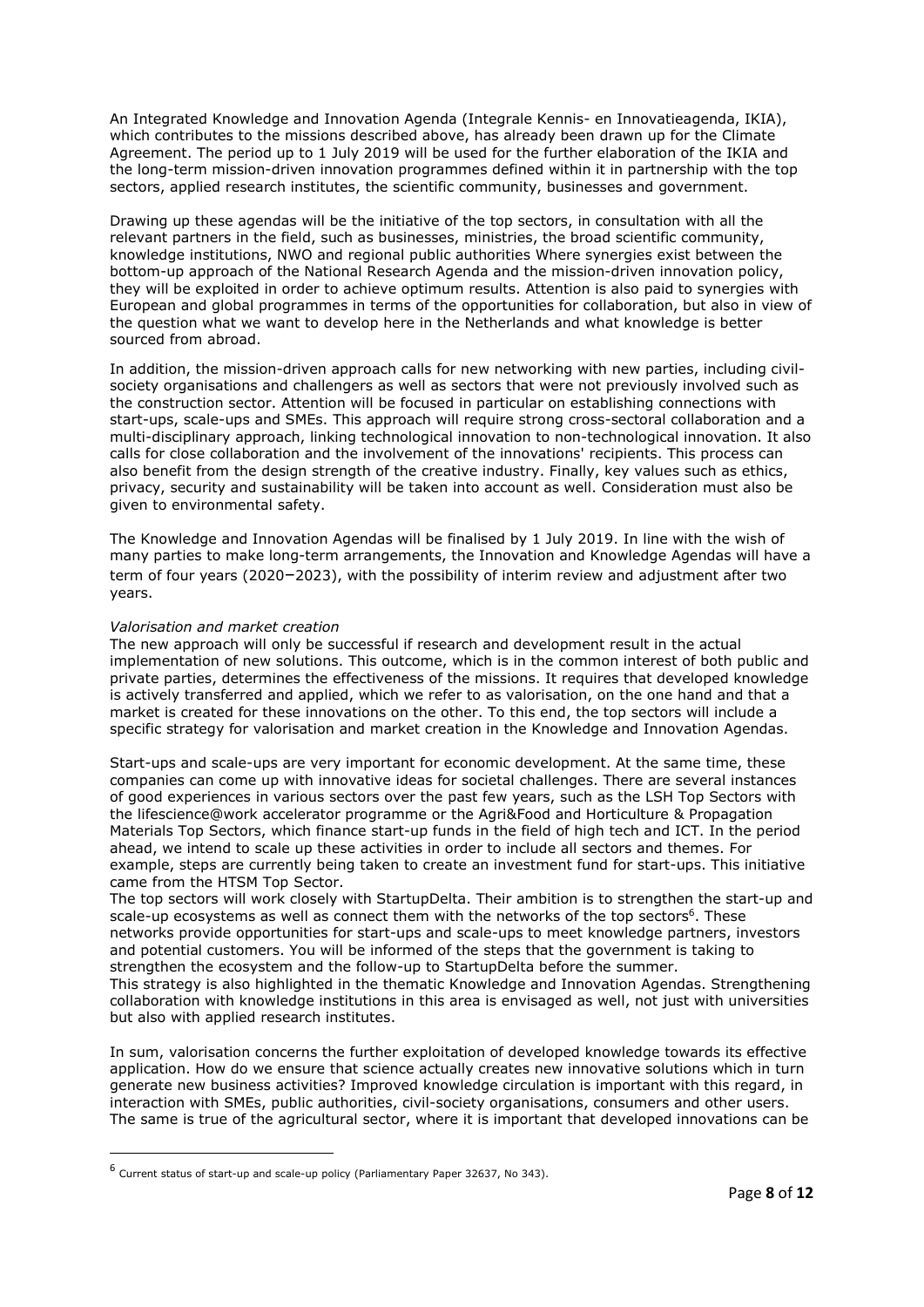applied on farms as well as that the developed knowledge and experiences are put to practical use in order to advance the development of knowledge at research institutes.

Valorisation can also take place by establishing start-ups from the knowledge institutions as well as by entitling new and existing businesses to use intellectual property rights. Several valorisation activities and programmes are already being organised from the top teams and TKIs for their own sector, such as the accelerator programmes of the Life Science and Health Top Sector within lifescience@work<sup>7</sup> .

Box 4: Go-Chem makes entire knowledge chain accessible to SMEs with one-stop shop approach The current urgent challenges call for an acceleration in our approach to innovation. SMEs are ideally positioned to do so, provided that they have access to the right knowledge from the right knowledge partners. The Chemicals Top Sector has made this goal the spearhead of its SME approach. It has resulted in the entire knowledge chain of NWO, universities of applied research (HBO), applied research institutes (TO2) and many SMEs joining forces. This result represents the fulfilment of a long-held wish among SMEs to improve cooperation with the knowledge chain: a one-stop shop will be established, covering the entire knowledge chain including the various funding instruments, which offers a single point where SMEs can articulate their knowledge needs and submit their project proposals for funding. The Taskforce for Applied Research SIA (nationaal regieorgaan praktijkgericht onderzoek SIA)<sup>8</sup> will form the programme agency and coordinate the efforts. A first thematic programme "Go-Chem" for Green Chemicals (Groene Chemie) among SMEs was launched on 5 December 2018. Other top teams have also shown interest in this approach. A second Go-Chem programme, addressing the digital economy, is currently under development for SMEs in the creative industries.

As stated in the policy response to the evaluation of the Valorisation Programme (Parliamentary Paper 32637, No 339), the government aims to integrate the focus on valorisation in the policy instruments for innovation and entrepreneurship. Effective valorisation depends to a significant degree on collaboration between parties throughout the knowledge chain, on themes as well as in regional networks. This requirement calls for a coherent commitment to valorisation in the Knowledge and Innovation Agendas with which knowledge institutions such as research universities, universities of applied sciences and TO2 institutes can align. As set out in the SME action plan (Parliamentary Paper 32637, No 316), and given the importance of SMEs to the application of innovation, there will also be a focus on improved collaboration and networking between SMEs and knowledge institutions to encourage the dissemination of innovation towards SMEs in general. The top sectors can make use of the instruments provided by the government in pursuing this objective. Below are some examples. The Thematic Technology Transfer (TTT) scheme is a new instrument under the Future Fund. In this manner, the government enables research organisations to join forces in the interest of thematic knowledge transfer linked to a thematic fund that makes investments<sup>9</sup> in the earliest stage of development for knowledge startups. This measure is included in the SME action plan.

In addition, NWO is currently implementing its strategy, with impact as one of the spearheads. Among other things, this strategy will be reflected an increased commitment to knowledge utilisation, including in the calls that focus on the themes and missions. This increased focus on impact was recently included by NWO in the crossover call for top sector proposals, where at least 5% of the total project budget is to be earmarked for knowledge utilisation and/or entrepreneurship. As part of the commitment to intensifying efforts for innovation in the coalition agreement, €7.5 million has been made available for knowledge transfer by the applied research institutes (TO2) to SMEs. Working sessions were organised in March 2019 with branches, applied research institutes and representatives of top sectors. This work can be further translated into concrete activities in the Knowledge and Innovation Agendas.

In addition to valorisation, creating new markets for innovations is of particular importance in the new approach, especially for start-ups, scale-ups and other challengers. The societal challenges that we face call for solutions which may not have an established market, or for which the market is still small or is slowly growing. There are three main influencing factors with this regard. First, the government can use its purchasing power; for example, by acting as a *launching customer*. The Start-up in Residence programme, the Small Business Innovation Research (SBIR) scheme and the Innovation Partnership can also be used for this purpose. Second, regulations can be amended to increase market access opportunities for innovative products. Third, financial or tax incentives can

-

<sup>7</sup> Please see https://www.lifesciencesatwork.nl/.

<sup>8</sup> SIA stands for Stichting Innovatie Alliantie (Innovation Alliance Foundation).

<sup>&</sup>lt;sup>9</sup> The fund receives a loan from the Future Fund and makes investments in knowledge-intensive start-ups. This TTT scheme arose from the experience gained in the Oncode Institute pilot.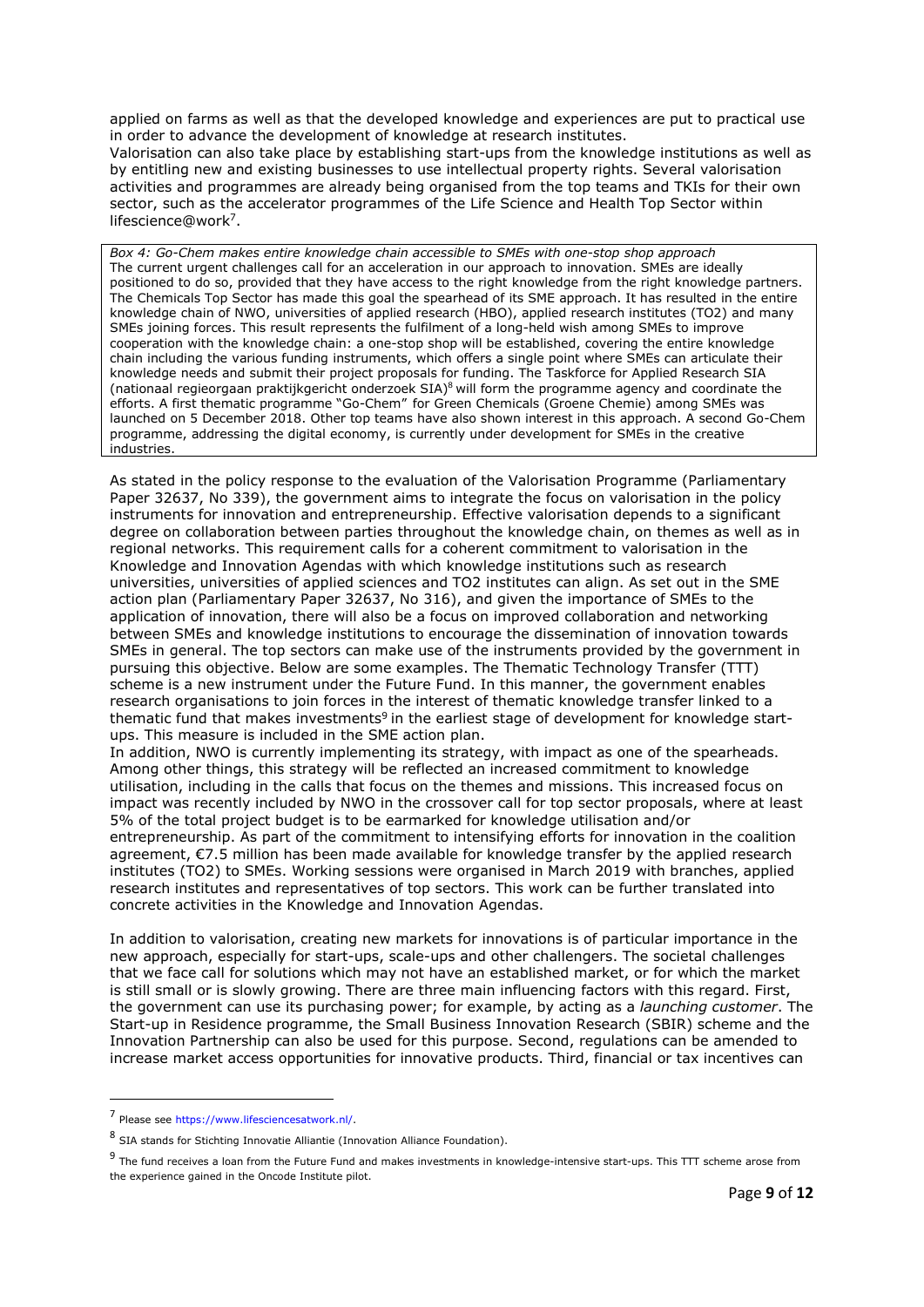be built in, such as provided for in the SDE+ scheme for compensating the unprofitable part of renewable energy generation.

Regarding the available capital in the market, Invest-NL also provides opportunities for supporting the implementation of societal transition projects by companies as well as the continued growth of start-ups and scale-ups. The top sectors will set out in their knowledge and innovation agendas what they need, which will form the basis of dialogue between them and the government to explore what can be done with the recommendations. This process will be facilitated by the Ministry of Economic Affairs and Climate Policy.

#### Box 5: Market creation for sustainable energy generation

A major source of zinc emissions is the corrosion of sacrificial anodes on sea-going or other vessels, lock gates and wind turbines. The anodes are zinc blocks that are attached underwater to prevent the oxidation of steel parts. This zinc in the anode corrodes instead of the iron; it is "sacrificed" and dissolves in the surroundings. The decision to construct the Borssele Offshore Wind Farm in 2016 gave the government the opportunity to promote alternatives. Prohibiting zinc anodes and identifying best practices simultaneously had the effect of increasing the market for innovative environment-friendly alternatives. Innovative SMEs in the offshore industry benefit from these developments while also contributing to sustainable energy objectives. The Energy Top Sector has encouraged research into corrosion solutions in several PPP projects.

Regional public authorities and the regional development corporations are important partners in the valorisation and market creation process; for instance, by establishing test beds and field labs as well as through the involvement of SMEs. Smart Industry is an example of where valuable experience has been gained in this respect. We will intensify this collaboration further, as I will set out below.

# Knowledge and Innovation Contract (KIC)

The Knowledge and Innovation Contract includes agreements between public authorities, businesses, knowledge institutions and potentially civil society organisations on the use and distribution of public and private funds for research as well as on valorisation and market creation. In the past four years, a total of €10 billion in public and private funds was invested in such contracts.

The new Knowledge and Innovation Contract will be drawn up on the basis of the Knowledge and Innovation Agendas described above, with the process scheduled to be completed by 1 November 2019.

The term of the Knowledge and Innovation Contract matches that of the Knowledge and Innovation Agendas, which is four years in principle, with the possibility of interim adjustment after two years. Among other things, any adjustment will include a review of the need for mid-term updating and the period for which partners can commit.

#### **Organisation**

The new approach also requires undertaking a review of the organisation of the top sectors. We have chosen to build on the existing organisation, which is based on public-private partnership in the golden triangle. In order to safeguard the mission-driven nature of the new approach, the role of the ministries concerned will be firmly anchored, as will the need for cross-sectoral collaboration on the themes. In the months ahead, this anchoring will be elaborated in joint consultation, with consideration also being given to the involvement of other partners such as the regions, start-ups and scale-ups as well as other parties with challenging new ideas. The organisational model must provide a clear framework for all the parties involved, while also allowing for a tailored approach by theme or sector.

#### Human Capital

A skilled workforce that is capable of adapting to changing circumstances is essential for a dynamic economy. Technological innovations have revolutionised our way of living. In all jobs, this revolution requires new ways of working, new knowledge and other skills, in which continuous development opportunities for everyone through training are a crucial element. The present labour market shortage means that everyone is needed: long-term employability of employees is a key concern. As a result, the focus on Human Capital by the top sectors will be continued, with an emphasis on certain new aspects. In substantive terms, consideration will be given to the additional challenges entailed by the specific missions. For instance, the Climate Agreement has produced increasing demand for wind turbine engineers. The connection between the agenda of the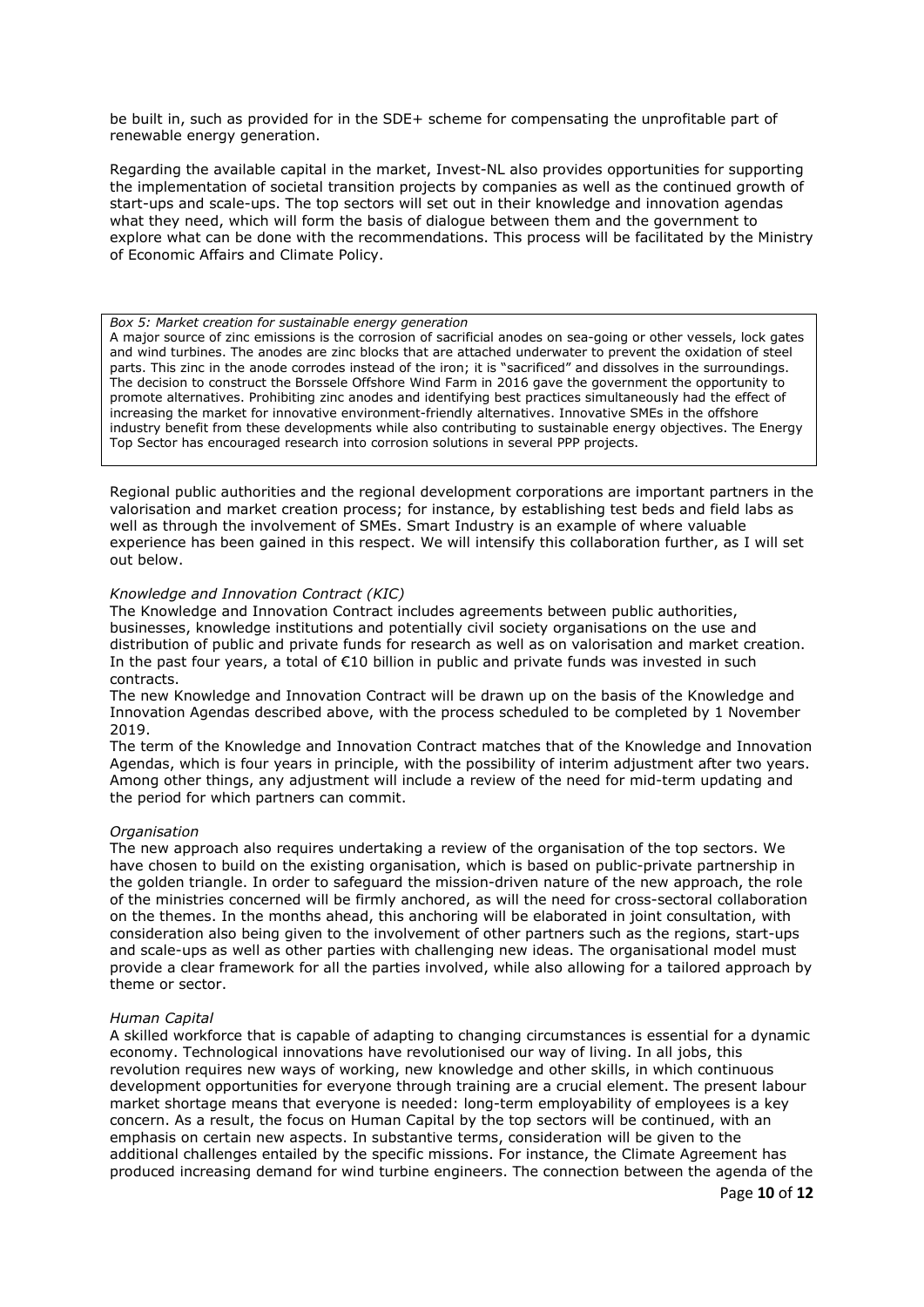top sectors on the one hand and the topic of social innovation and long-term employability on the other will also be further explored. One resource that can be used for the elaboration of the social innovation theme is the Socially Responsible Innovation programme of NWO.

In terms of approach and working method, the intention is to build on the previous period, during which the top sectors developed their shared ambitions and objectives on the basis of a joint road map as well as raised their common interests within the Technology Pact and with other stakeholders. During the second quarter of 2019, the top sectors will be asked to prepare a Human Capital Agenda for the 2020–2023 period.

### Internationalisation

Top sectors have an excellent starting position to play a leading global role in meeting societal challenges while also capitalising on international economic opportunities. This position aligns with the government's Trade Agenda, in which the Sustainable Development Goals are a key starting point<sup>10</sup>. The challenge for top sectors is to develop a collective internationalisation strategy. In recent years, there

have been several good examples of collective, comprehensive programmes (trade, acquisition, innovation collaboration) that focus on the international opportunities of a sector's proposition, on a specific theme or a specific country. Some examples are participation in important strategic fairs such as the Hannover Messe under the joint branding of Holland High Tech and the development of the Holland Logistics Library.

It is important for the top sectors to organise coherent public and private support for implementation. The Confederation of Netherlands Industry and Employers (VNO-NCW) continues to play a coordinating role in this respect, together with the Ministry of Economic Affairs and Climate Policy as well as the Ministry of Foreign Affairs. Top sectors have different ambitions, priorities and private commitment, making tailored approaches essential. An analysis will be conducted to determine the coherent effort by companies, science, knowledge institutions, NWO, the government, NL in Business, De Werkplaats, Trade & Innovate and others that is needed for each top sector. The objective is to develop and implement collective internationalisation strategies that target combinations of regions and top sectors.

# Collaboration with regions in the Netherlands

Collaboration with the regions is an indispensable element in the mission-driven top sector and innovation policy, with societal challenges also manifesting themselves at the regional level. This new approach provides opportunities to strengthen collaboration with the regions as well as to achieve a more coherent programming of activities and resources in relation to common priorities. Compelling examples are the approach with regard to Smart Industry, Photonics, Brainport Action Agenda, Regenerative Medicine, Sustainable Food Initiative and the MIT scheme. In the period ahead, I intend to join with the top sectors and ministries in further developing collaboration with the regions as well as to explore the additional opportunities that I have identified for valorisation and market creation, particularly in relation to SMEs.

In recent months, the provincial executives shared their thoughts on the missions and the approach regarding key enabling technologies. I have agreed with them that we will collaborate further on developing the Knowledge and Innovation Agendas as well as the Knowledge and Innovation Contract, by organising targeted consultations in the months ahead between the top sectors and regional players with the aim of aligning substantive and financial efforts. Work will also be done with the aim of examining how to achieve the collaboration and substantive alignment of the missions as well as key enabling technologies with the Regional Innovation Strategies and the ERDF programmes, which are being prepared for the new ERDF period.

#### Monitoring & Impact Measurement

A Monitoring & Impact Measurement framework already exists for Enterprise Policy. This framework must be updated and expanded to show as clearly as possible what the contribution is of the top sectors to achieving the mission targets. For this purpose, the framework will be updated with the parties concerned.

# Finally

-

<sup>10</sup> Parliamentary Paper 34952, No 30.